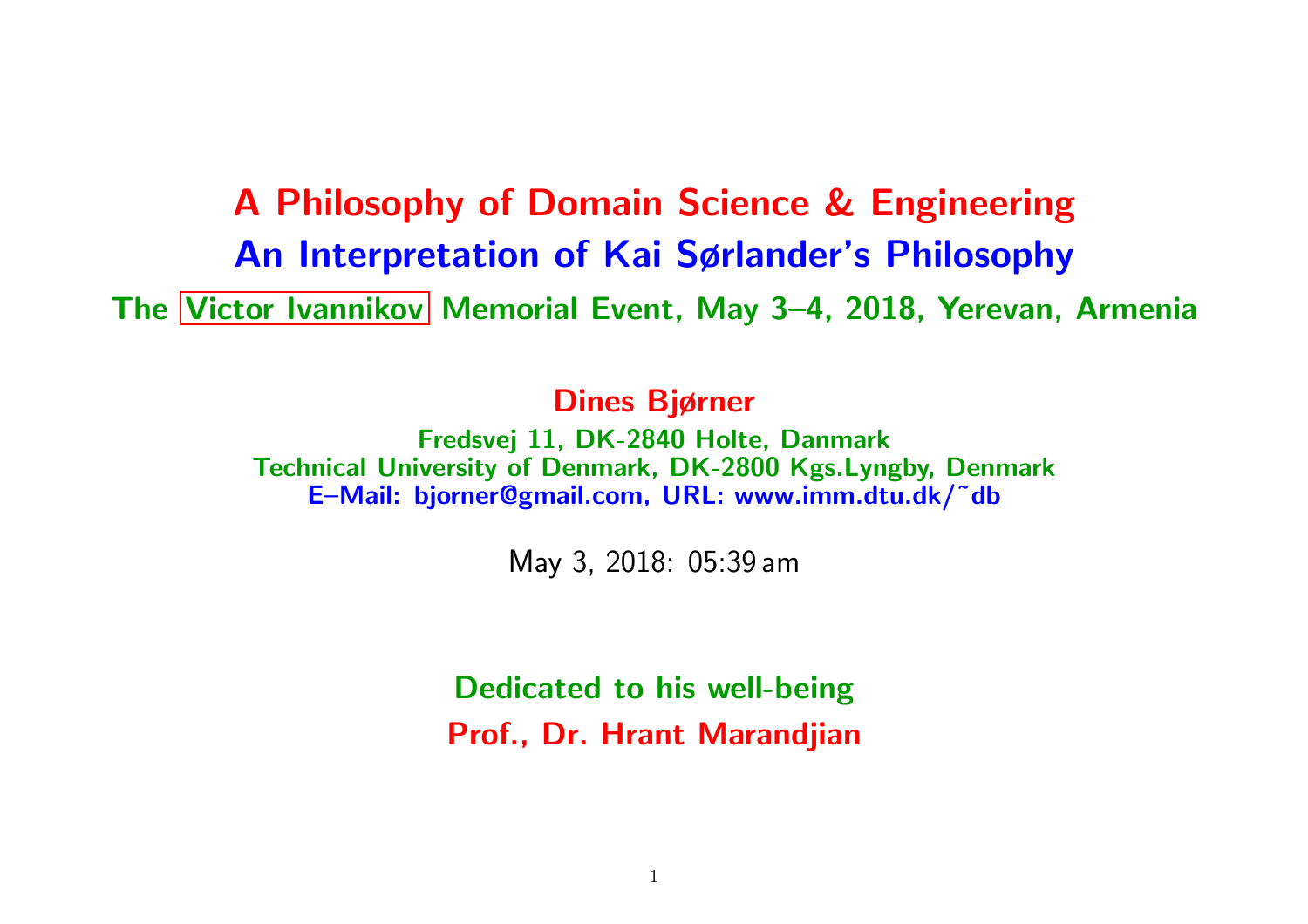

Vitya, we miss you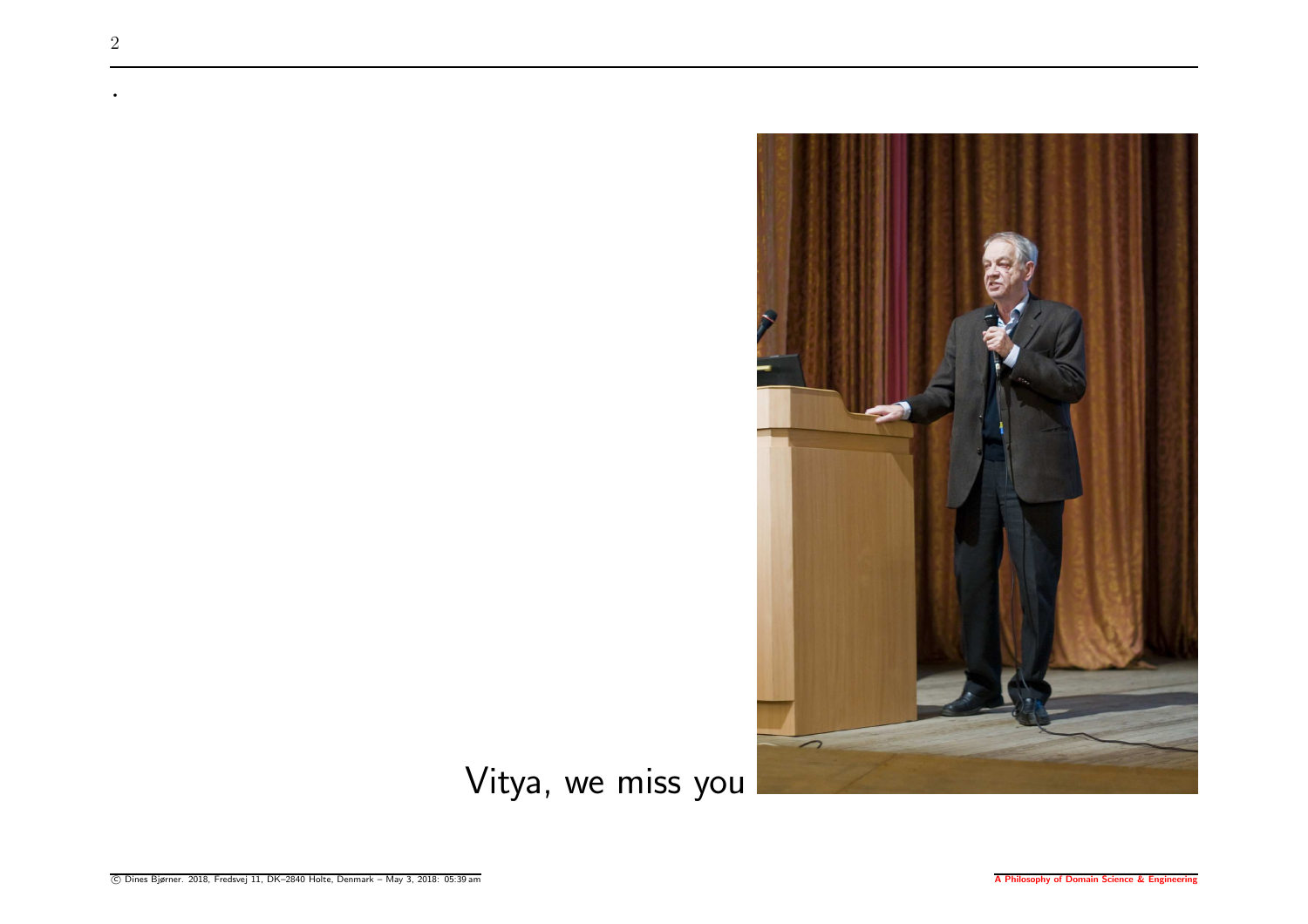#### 1. Pre-Sørlander: Domain Science & Engineering: Recent Papers

- A Domain Analysis & Description Method Principles, Techniques and Modeling Languages. Research Note, May 3, 2018. http://www.imm.dtu.dk/˜dibj/2018/adam/2018daad.pdf. Complete revision of: Manifest Domains: Analysis & Description. *Formal Aspects of Computing*, 29(2):175–225, Online: July 2016, Journal: March 2017.
- Domain Facets: Analysis & Description. November 2016. http://www.imm.dtu.dk/˜dibj/2016/facets/faoc-facets.pdf. Extensive revision of Domain Engineering. In Paul Boca and Jonathan Bowen, editors, *Formal Methods: State of the Art and New Directions*, Eds. Paul Boca and Jonathan Bowen, pages 1–42, London, UK, 2010. Springer.
- Domain Analysis and Description Formal Models of Processes and Prompts. 2016. Extensive revision of: Domain Analysis: Endurants – An Analysis & Description Process Model. In Shusaku Iida, Jos´e Meseguer, and Kazuhiro Ogata, editors, *Specification, Algebra, and Software: A Festschrift Symposium in Honor of Kokichi Futatsugi*. Springer, May 2014. http://www.imm.dtu.dk/˜dibj/2016/process/process-p.pdf.
- To Every Manifest Domain a CSP Expression A Rôle for Mereology in Computer Science. *Journal of Logical and Algebraic Methods in Programming*, (94):91–108, January 2018. Extensive revision of: *<sup>A</sup> Rˆole for Mereology in Domain Science and Engineering*. Synthese Library (eds. Claudio Calosi and Pierluigi Graziani). Springer, Amsterdam, The Netherlands, October 2014.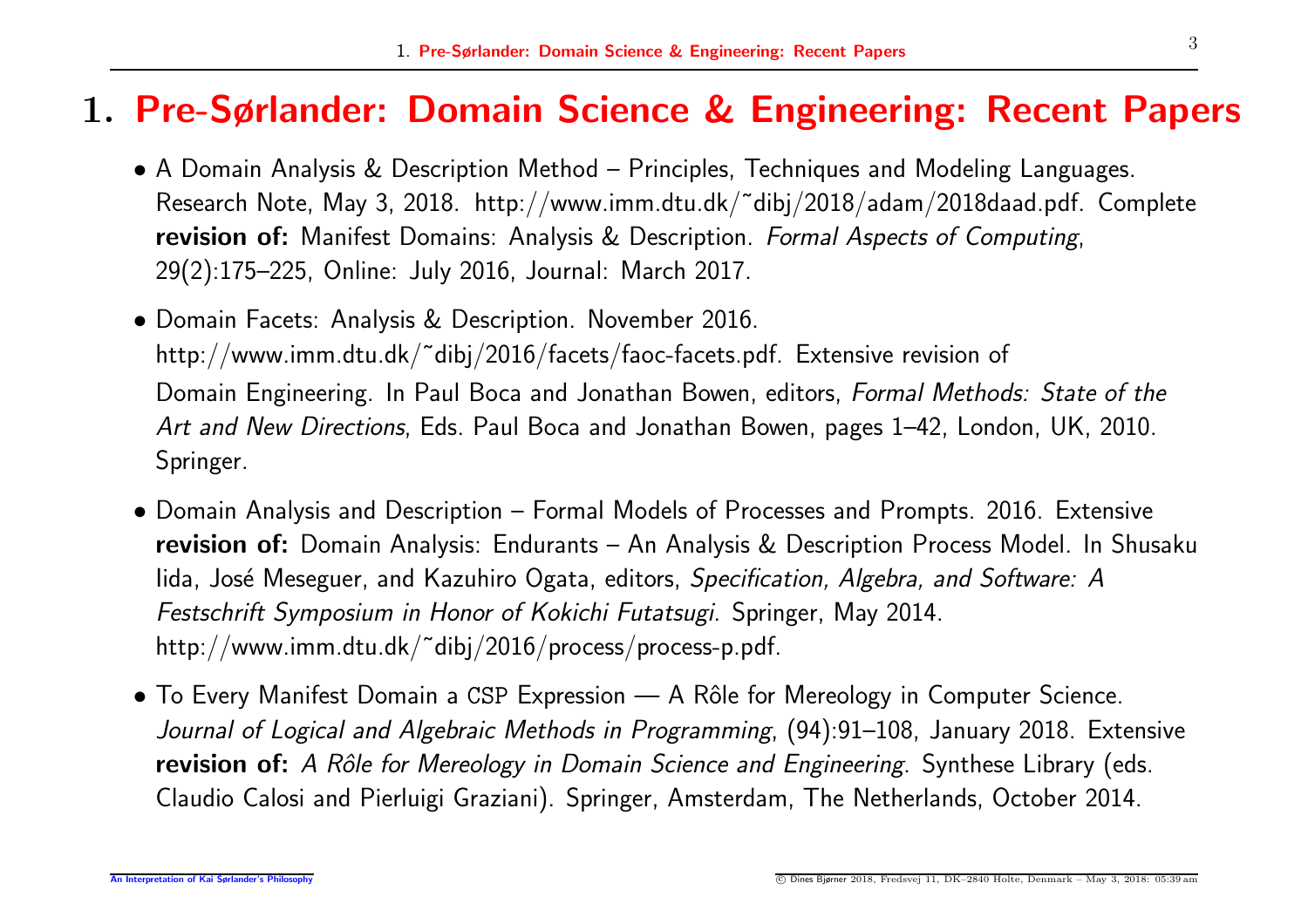- 2. Post-Sørlander: Domain Science & Engineering: Reports
- The computing science  $\oplus$  philosophy report: www.imm.dtu.dk/˜dibj/2018/philosophy/filo.pdf
- The "full talk":

www.imm.dtu.dk/˜dibj/2018/Yerevan/Marandjian.pdf

- The paper version of the "full talk": www.imm.dtu.dk/˜dibj/2018/Yerevan/bjorner-yerevan.pdf
- This talk: www.imm.dtu.dk/˜dibj/2018/Yerevan/mini.pdf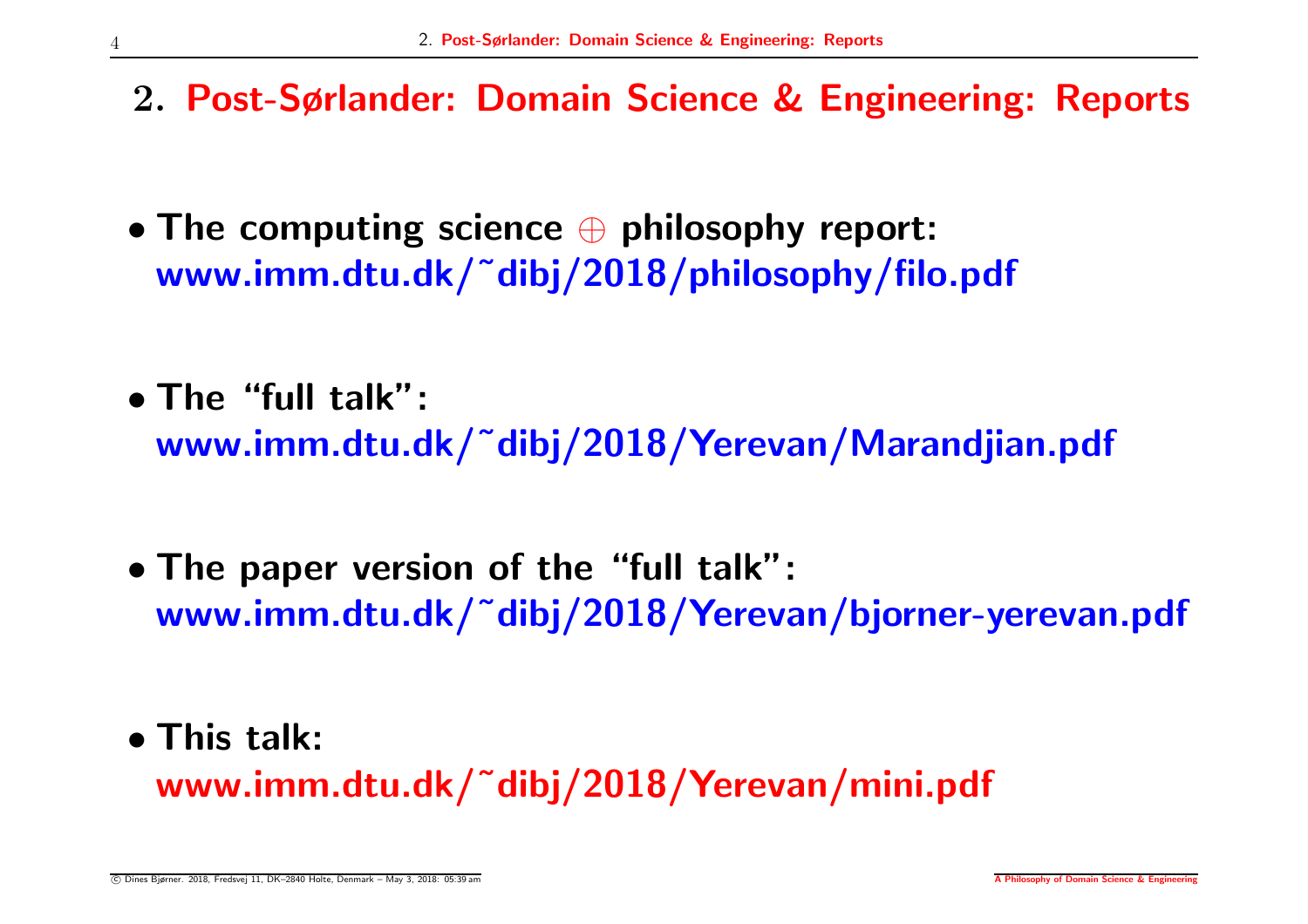## 3. What is <sup>a</sup> Domain ?

#### Characterisation:

- By a **domain** we shall understand
	- a **rationally describable** segment of
	- ⋄⋄ <sup>a</sup> human assisted reality, i.e., of the world,
		- ◦◦ its physical parts ,

◦◦ and living species . – from Kai Sørlander's Philosophy !

- ⋄⋄ These are
	- ◦◦ endurants ("still"), existing in space,
	- ◦◦ as well as perdurants ("alive"), existing also in time.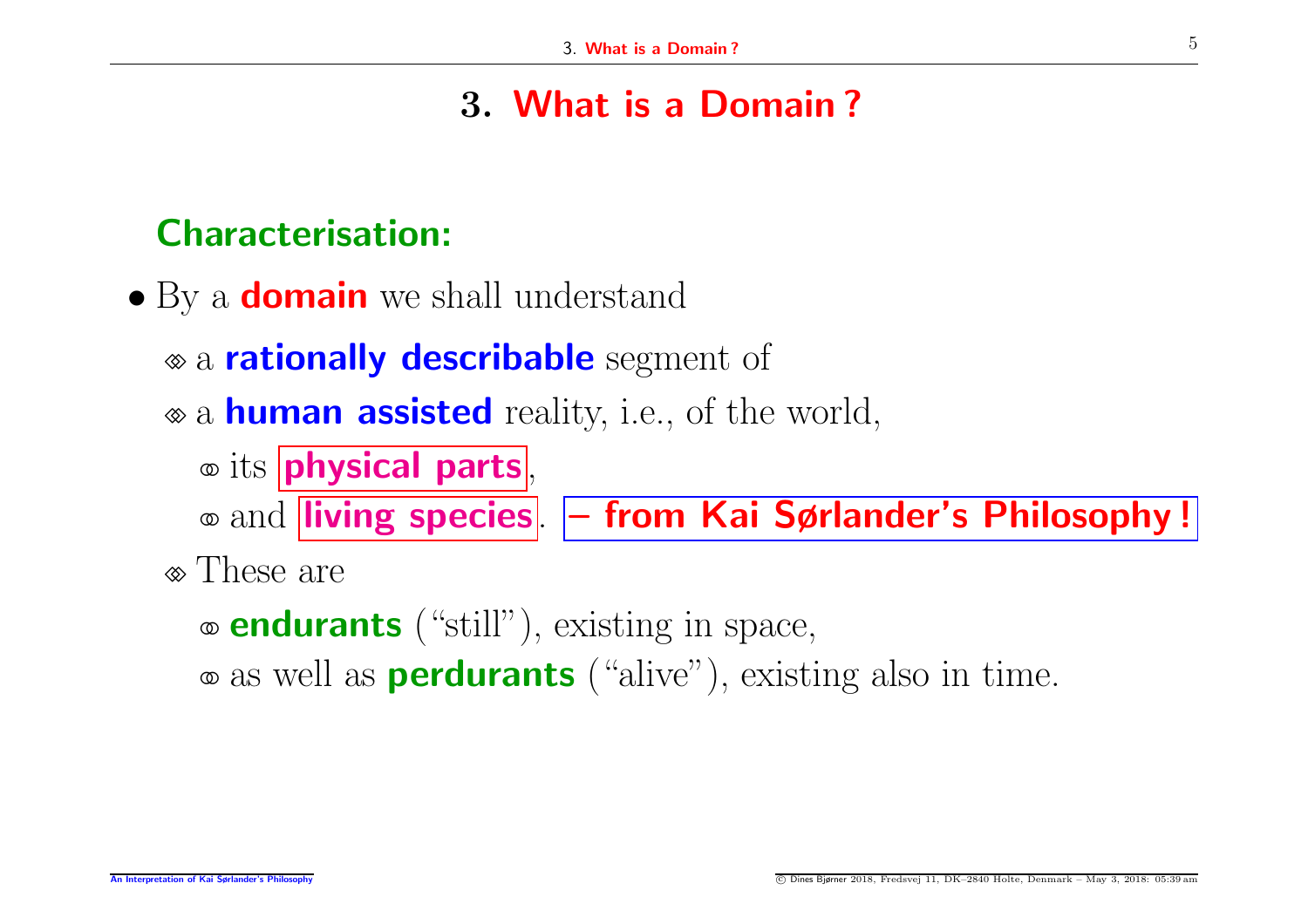# Characterisation [of Domain] continued:

⋄⋄ Emphasis is placed on "human-assistedness",

◦◦ that is, that there is *at least one (man-made)* artifact

[distinction to natural parts] [not made in my pre-Kai Sørlander papers]

- ◦◦ and that humans are <sup>a</sup> primary cause for
	- <sup>∗</sup> change of endurant states
	- <sup>∗</sup> as well as perdurant behaviours
- ◦◦ Among the *entities*
	- <sup>∗</sup> we may, in any one specific domain description,
	- ∗ include humans
	- <sup>∗</sup> in so far as their properties can be objectively analysed  $\&$  described  $\Box$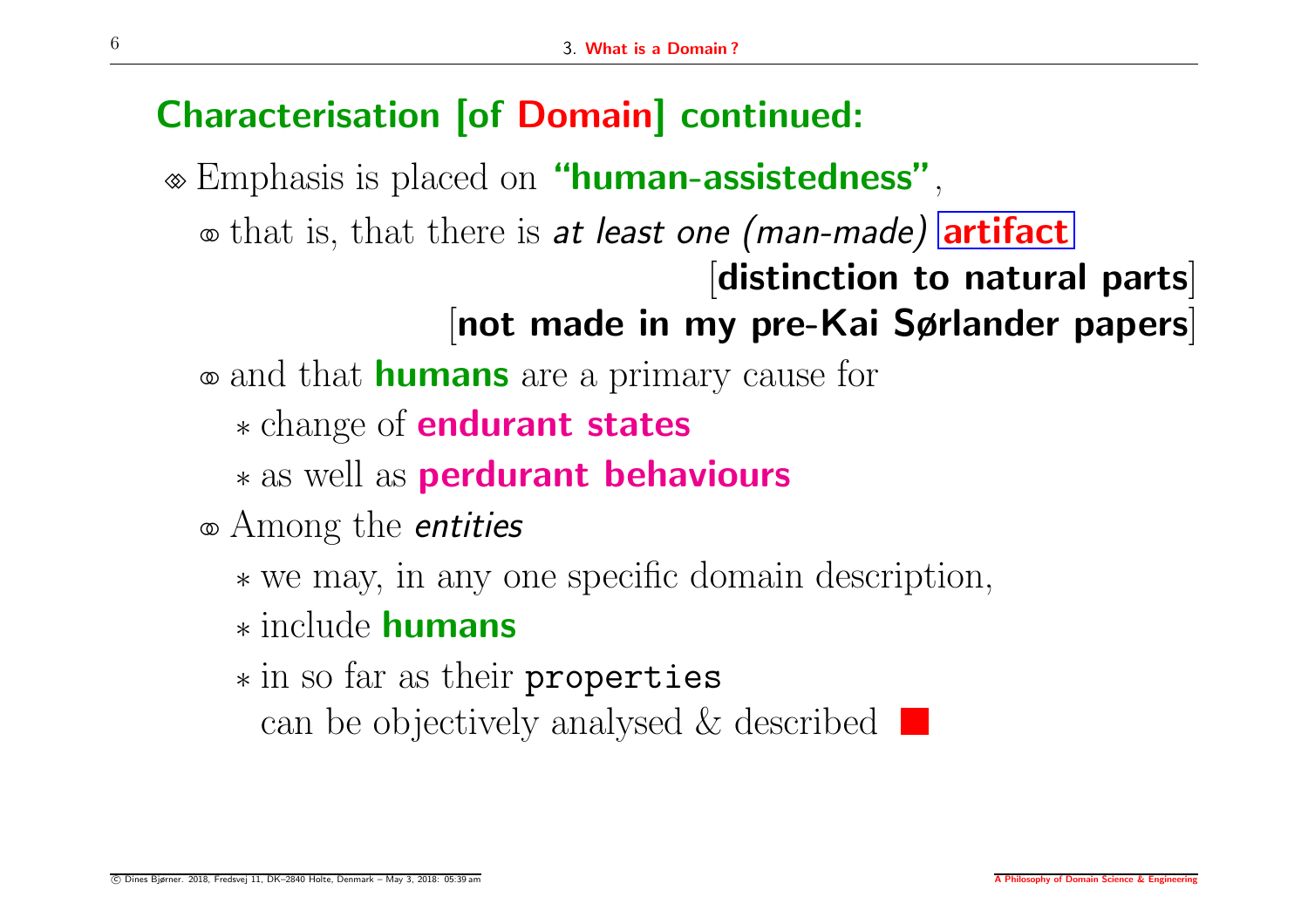## 4. What is the Problem ?

- The problem *is* **not** *that we do* **not** know how to describe a domain!
- The problem is that we do not know whether our description could be otherwise.
- Formulated differently:
	- ⋄⋄ *Which are the elements that any description of the world, i.e., a domain must necessarily evolve around ?*
	- ⋄⋄ Or: *which are the absolutely necessary conditions for describing any domain ?*
	- ⋄⋄ Science cannot address that problem.
	- ⋄⋄ Philosophy has !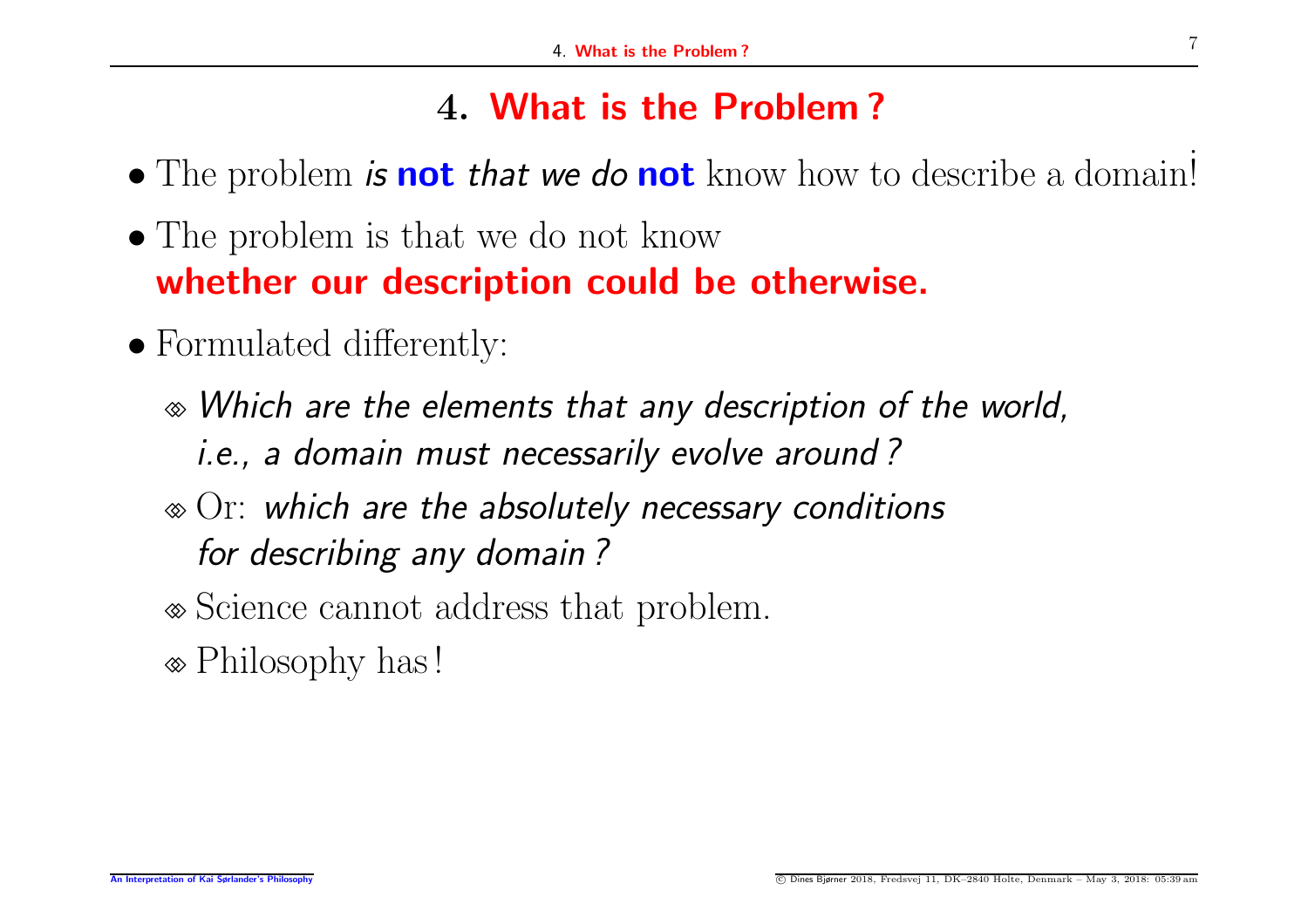# 5. The Kai Sørlander Philosophy

• Sørlander addresses exactly that problem:

- ⋄⋄ [1] Kai Sørlander: *Det Uomgængelige – Filosofiske Deduktioner* [The Inevitable – Philosophical Deductions], with <sup>a</sup> foreword by Georg Henrik von Wright, Munksgaard · Rosinante, 1994. 168 pages.
- ⋄⋄ [2] Kai Sørlander: *Indføring <sup>i</sup> Filosofien* [Introduction to The Philosophy], Informations Forlag, 2016. 233 pages.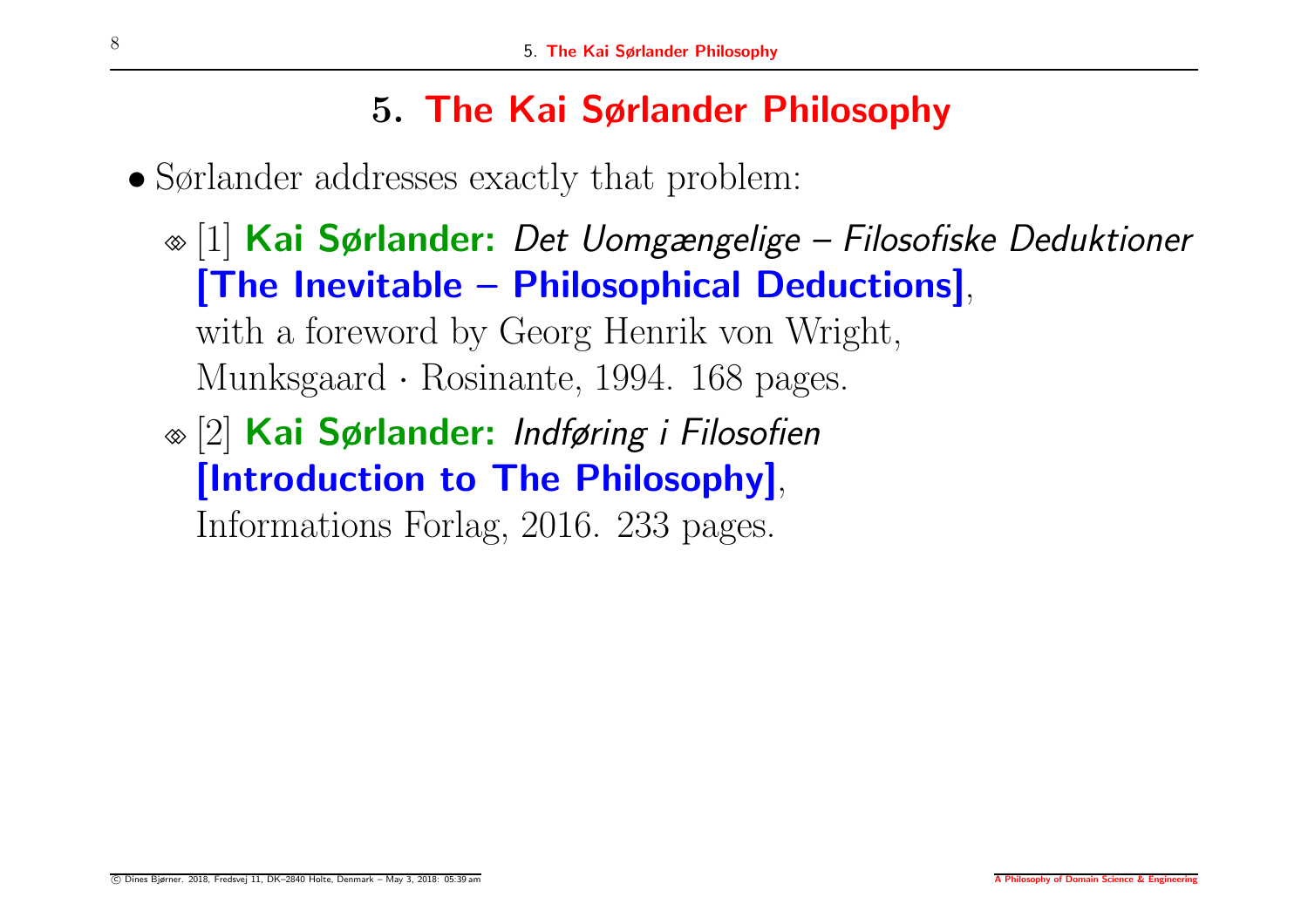- In [2] Sørlander carefully reasons that
	- ⋄⋄ the philosophies of
		- ◦◦ Descartes, ◦◦ Locke, ◦◦ Hume, ◦◦ Hegel, ◦◦ Spinoza, ◦◦ Berkeley, ◦◦ Kant, ◦◦ Russell

and others are **fraught with contradictions**,

- ⋄⋄ that, for example,
	- ◦◦ Kant's *Dass Ding an Sich* and *Das Ding f¨ur Uns* fail, that
	- ◦◦ Hegels "historicism" fails, and that

◦◦ Russell's nominalism fails.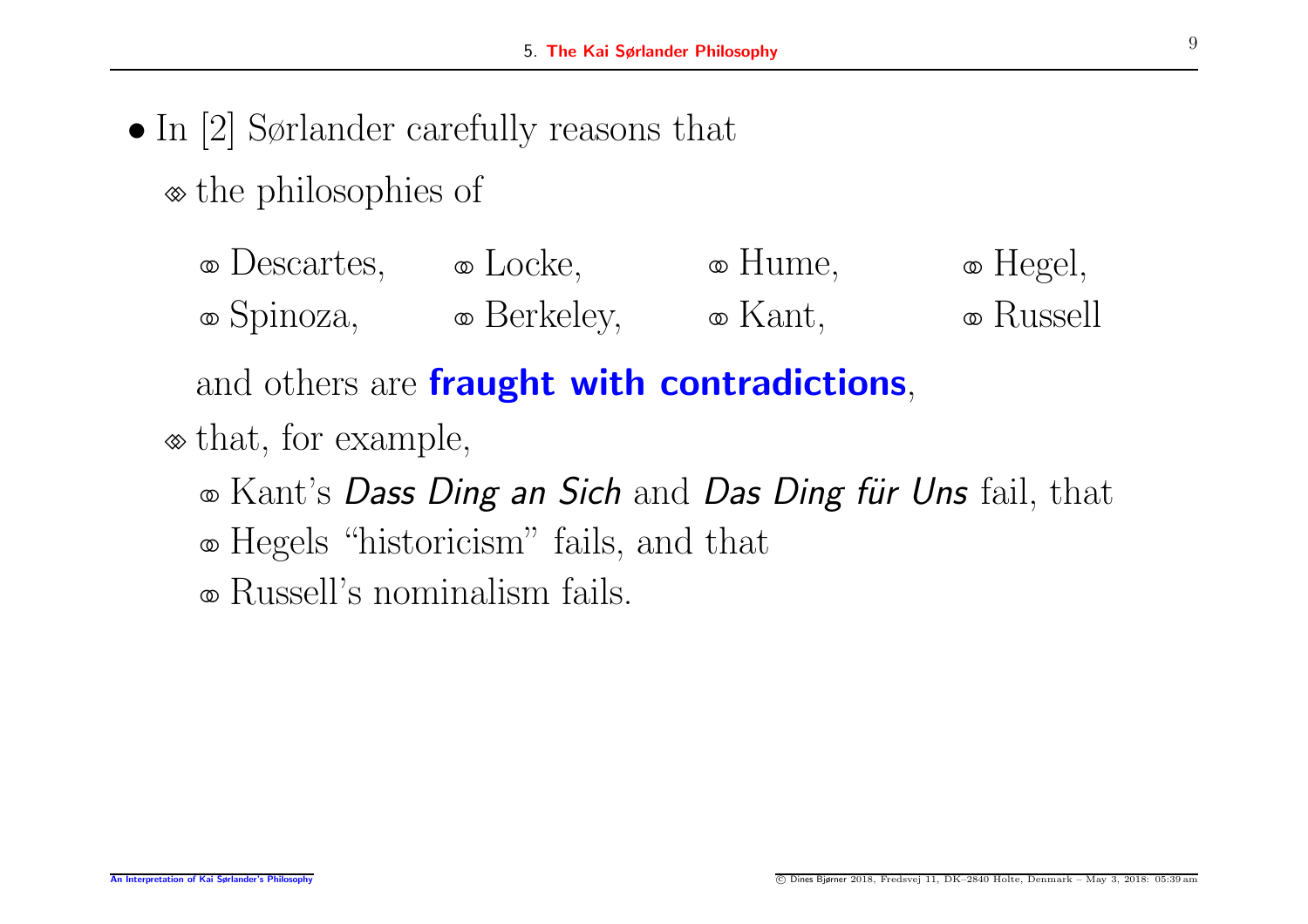• Instead of *Immanuel Kant*'s building on the possibility of conscience

*Kai Sørlander* builds on the possibility of truth –

⋄⋄ from which he then, through careful *logical and meta-logical reasoning,*

⋄⋄ involving the use of transcendental deductions,

⋄⋄ builds the foundation for describing any world.

• *Without going into details we shall summarise our findings.*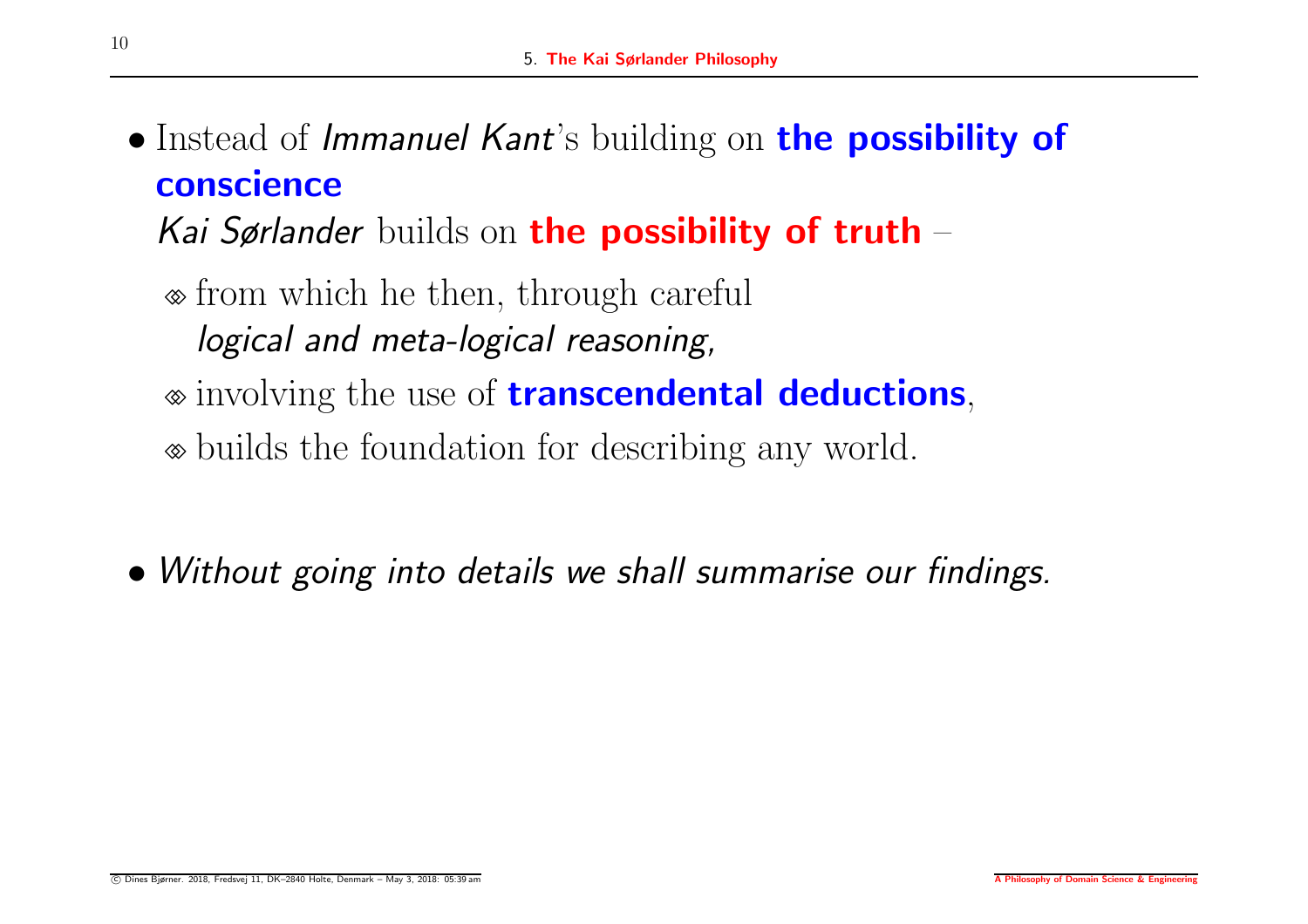#### 6. The Technical Talk



Figure 1: A pre-Sørlander Parts and Materials Upper Ontology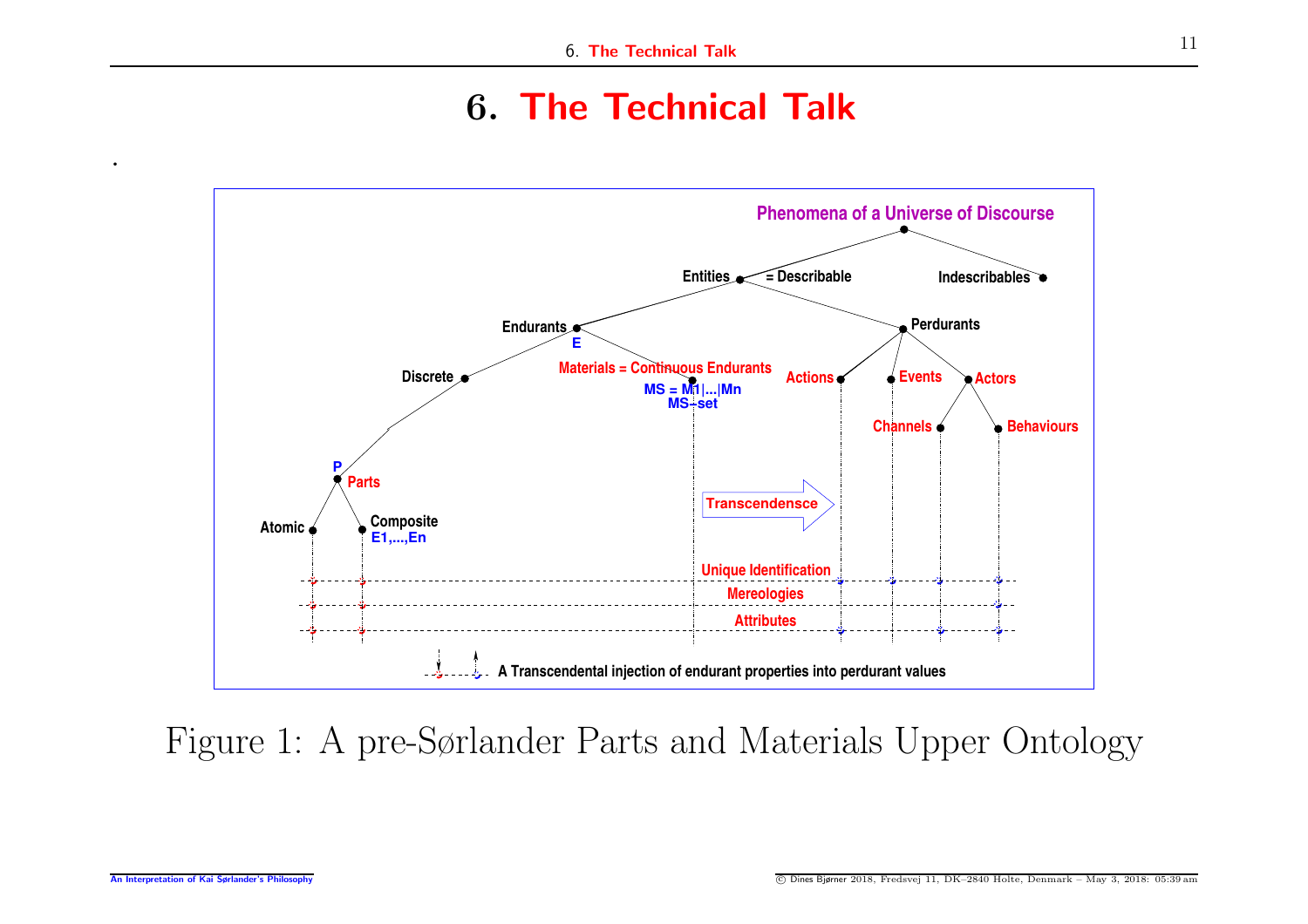

Figure 2: Still pre-Sørlander: Adding Structures, Part-sets and Components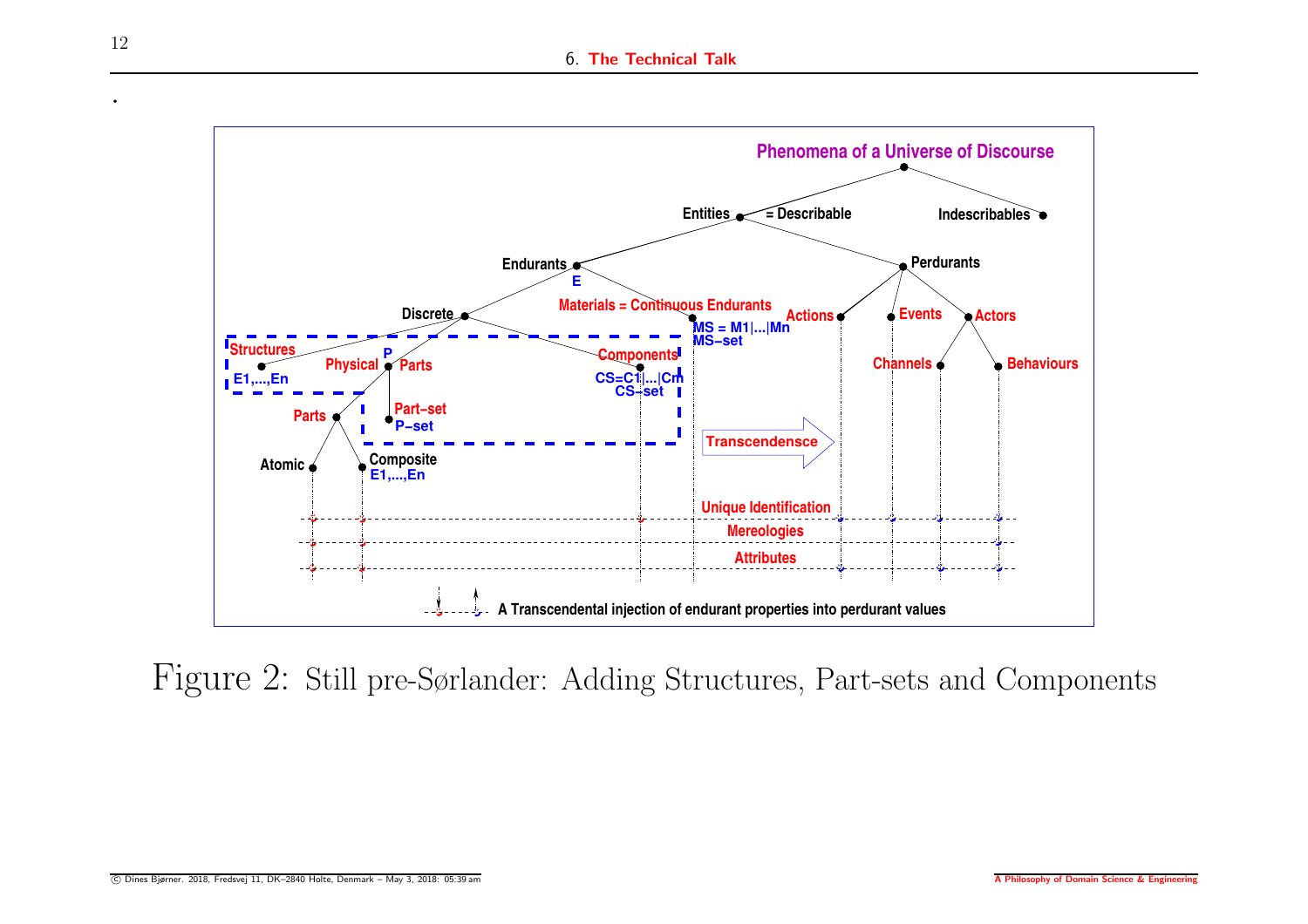

## Figure 3: Post-Sørlander: Adding Living Species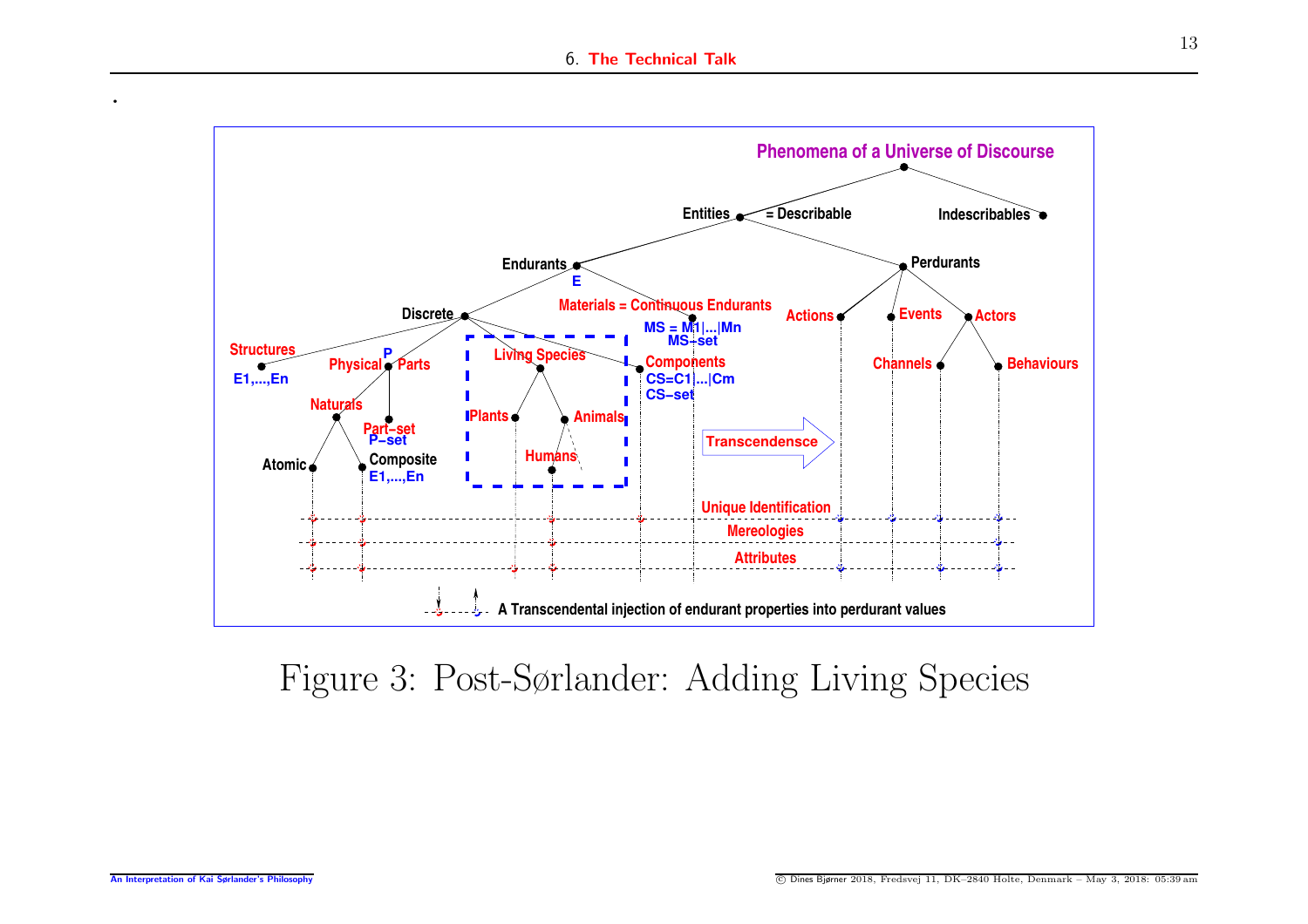

Figure 4: Final-Sørlander: Adding Artifacts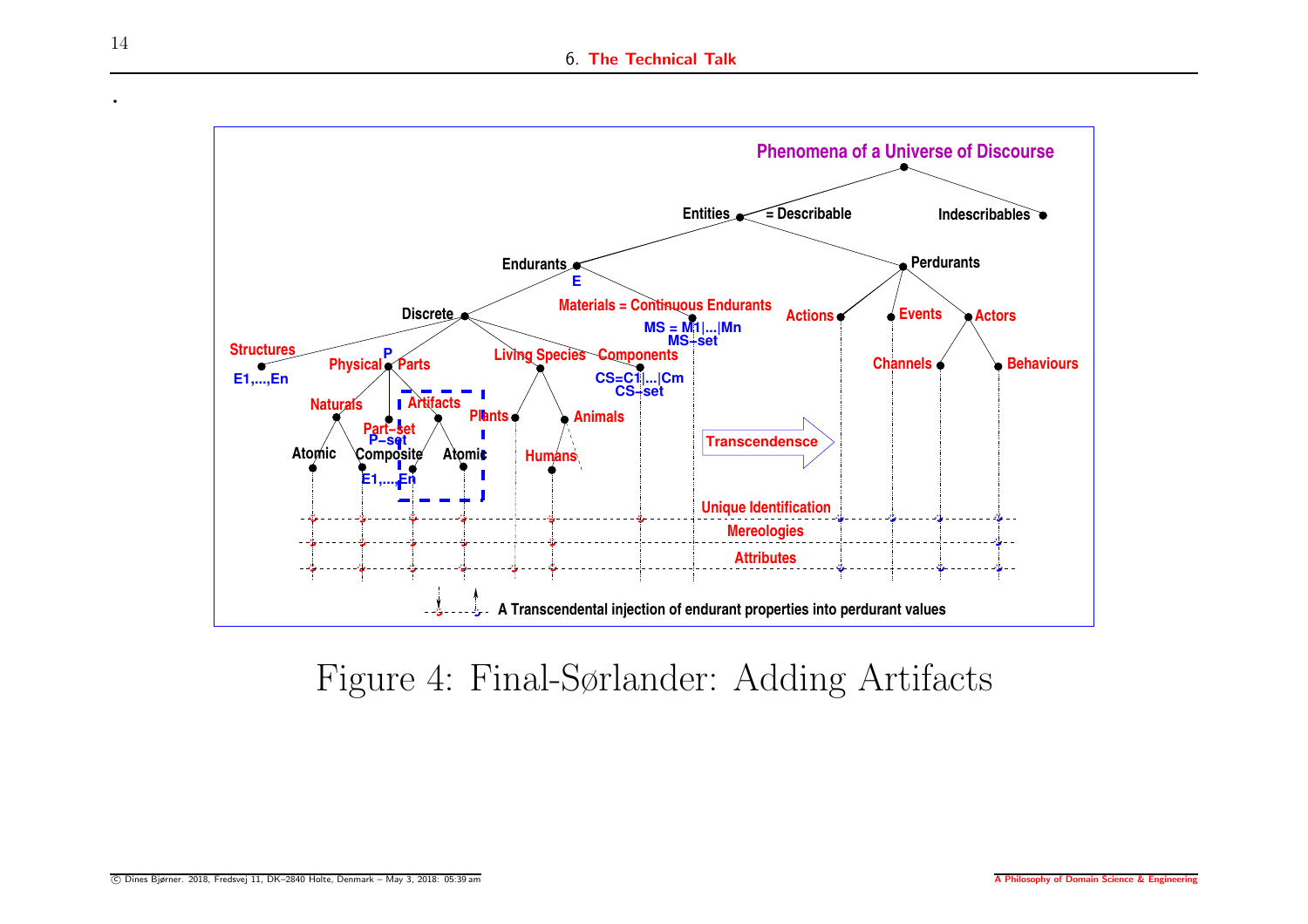

## Figure 5: A Final Upper Ontology for Domains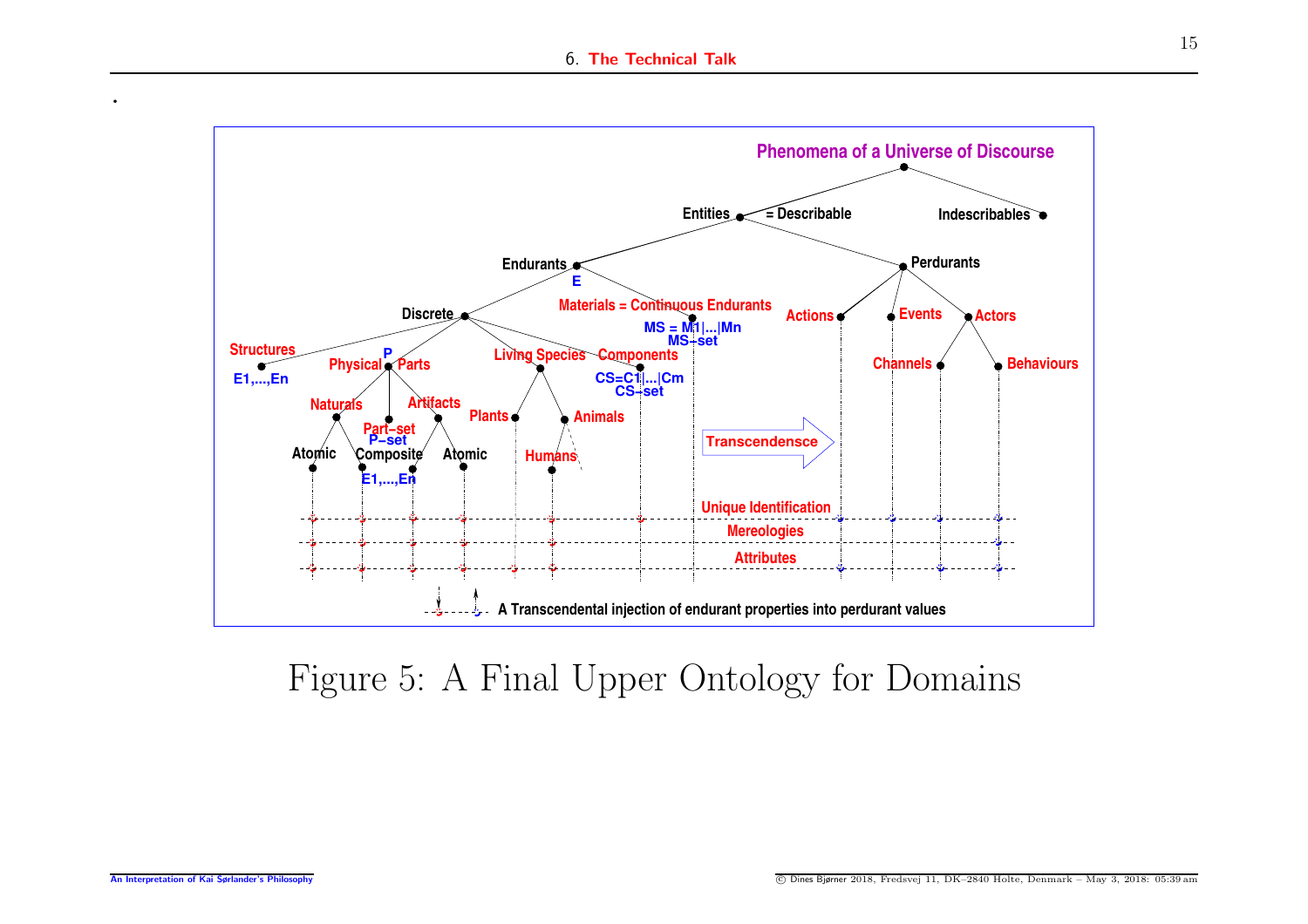# 7. The Calculi 7.1. The Domain Analysis Calculus

- a. is entity
- b. is endurant
- c. is perdurant
- d. is discrete
- e. is continuous
- f. is structure
- g. is par<sup>t</sup>
- h. is componen<sup>t</sup>
- i. is material
- j. is atomic
- k. is composite
- l. observe endurants
- m. has\_concrete\_type
- n. has components
- o. has materials
- p. is living species
- q. is plant
- r. is animal
- s. is human
- t. is artifact
- u. has mereology
- v. attribute\_types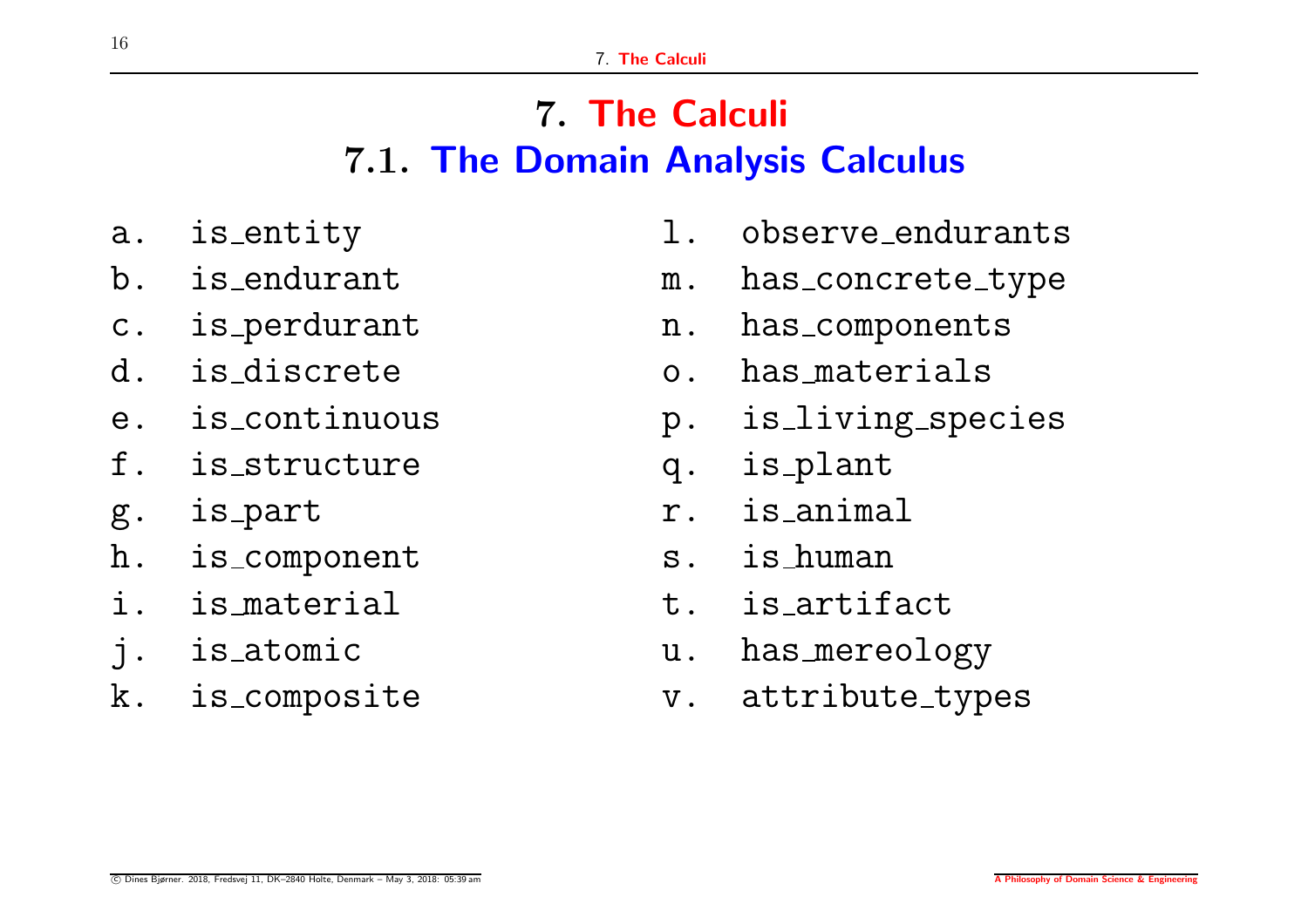#### 7.2. The Domain Description Calculus

- [1] observe endurant sorts
- [2] observe\_part\_type
- [3] observe\_component\_sorts
- [4] observe material sorts
- [5] observe unique identifier
- [6] observe mereology
- [7] observe attributes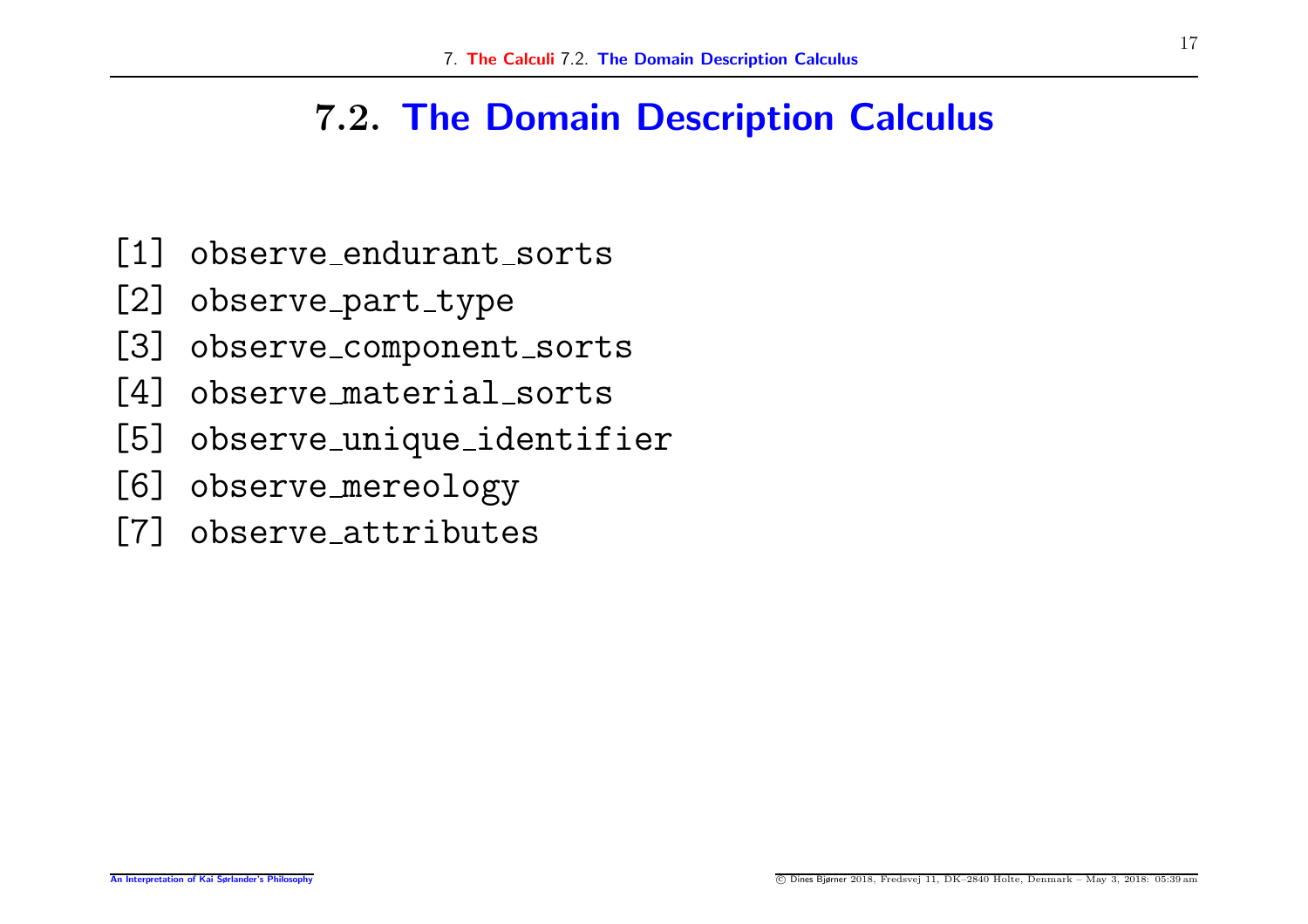## 8. Examples of Domains

- railways,
- road transport,
- container shipping,
- health care,
- document systems,
- oil pipelines,
- e-market,
- weather information,
- credit card systems,
- urban planning,
- swarms of drones,
- et cetera, et cetera !

The paper:

• http://www.imm.dtu.dk/˜dibj/2018/philosophy/filo.pdf

gives references.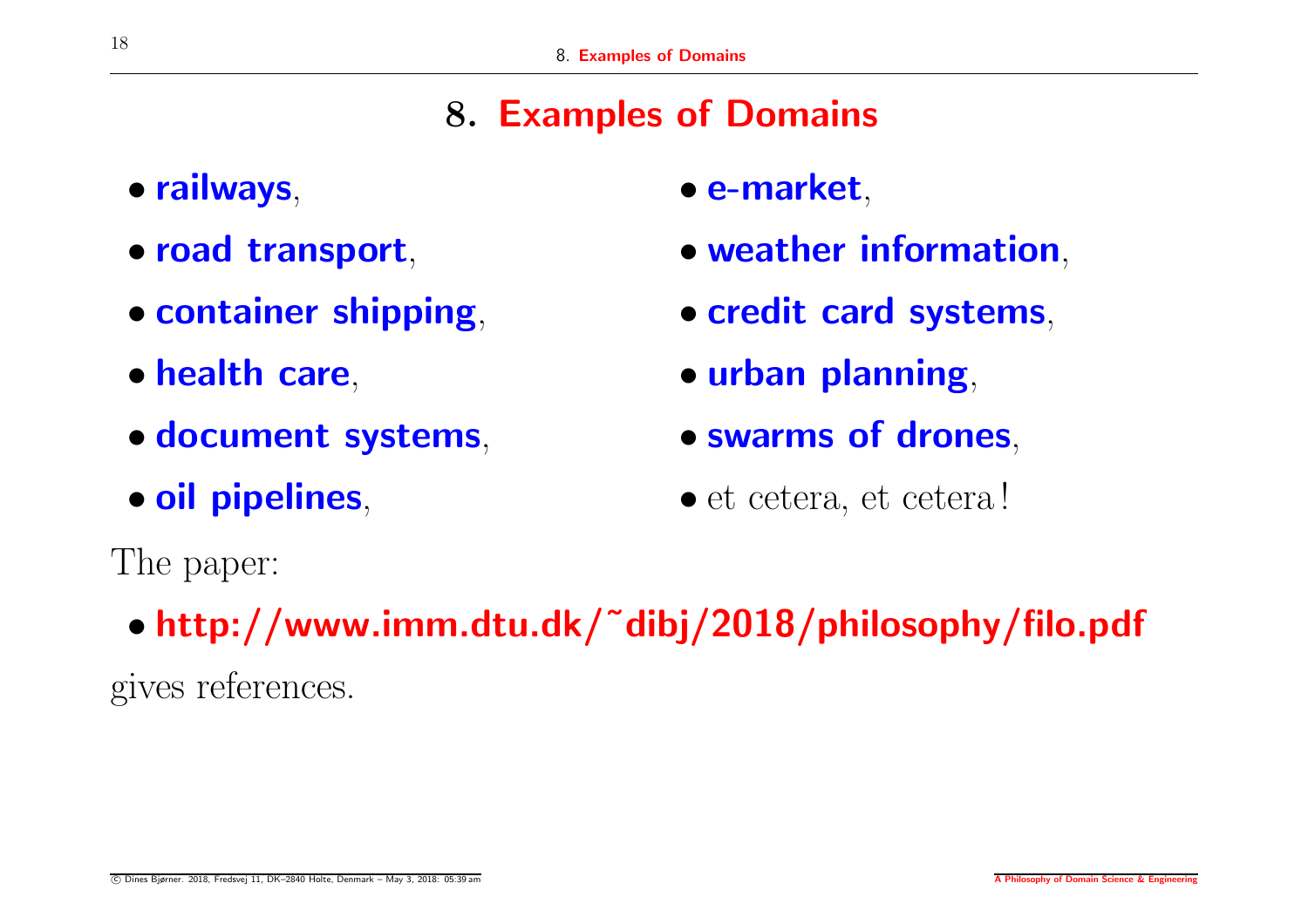# 9. Closing

- We have introduced two major and **new**, concepts:
	- ⋄⋄ (i) domain analysis & description *as a precursor to software development*; and
	- ⋄⋄ (ii) philosophy

*as a basis for determining major elements on <sup>a</sup> domain analysis & description method*.

• We claim these, (i) and (ii), as **new** elements of computer science.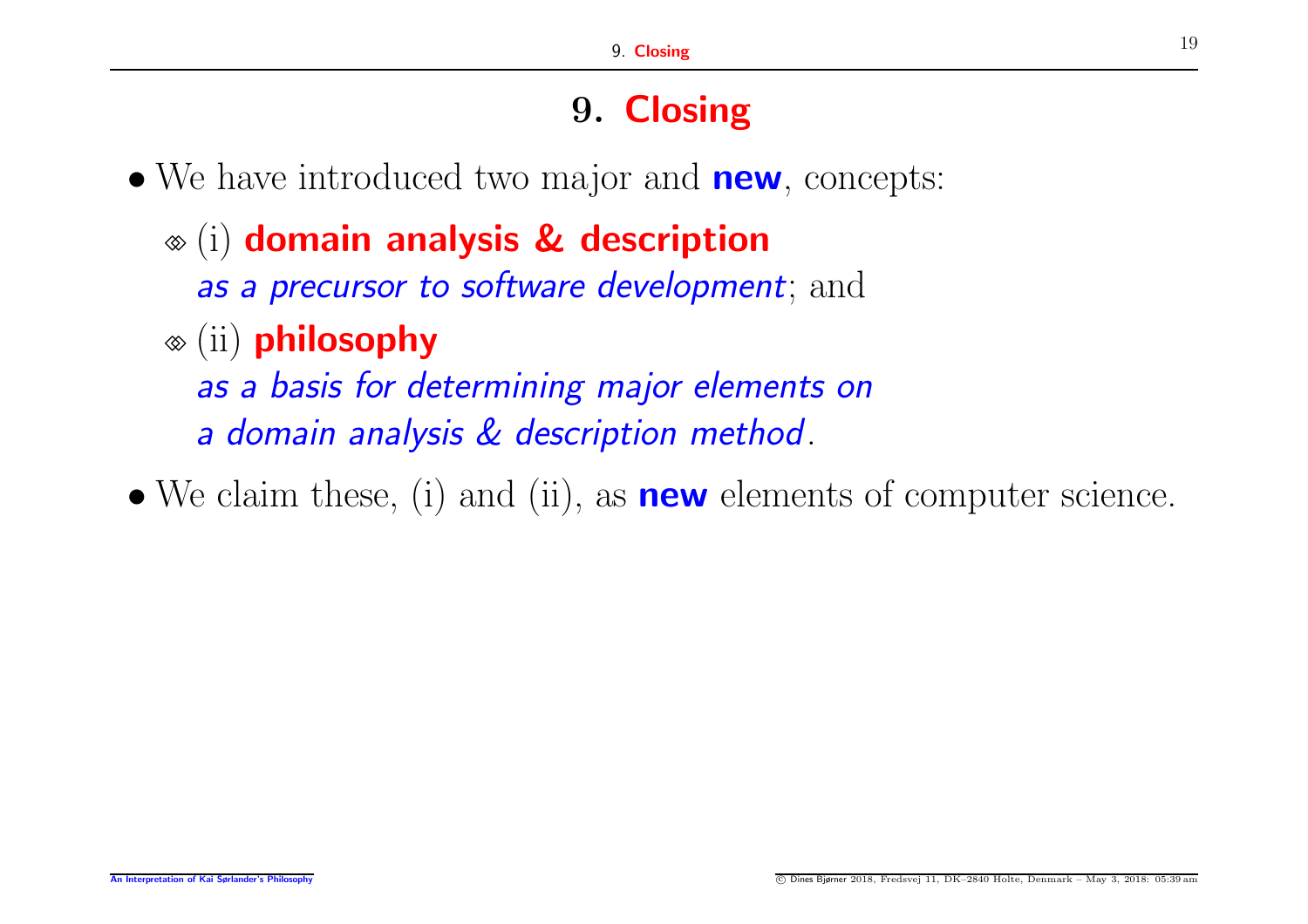ANK YOU FOR YOUR ATTENTIO

# 10. Acknowledgements

- I gratefully acknowledge:
	- ⋄⋄ Prof. Dr Arutyun Avetisyan, Moscow
	- ⋄⋄ Prof. Dr Yury Haykovich Shoukourian, Yerevan
	- ⋄⋄ Prof. Dr Vladimir Sahakyan, Yerevan

for their invitation and support.

# We are living in interesting times I wish all the very best for Armenia